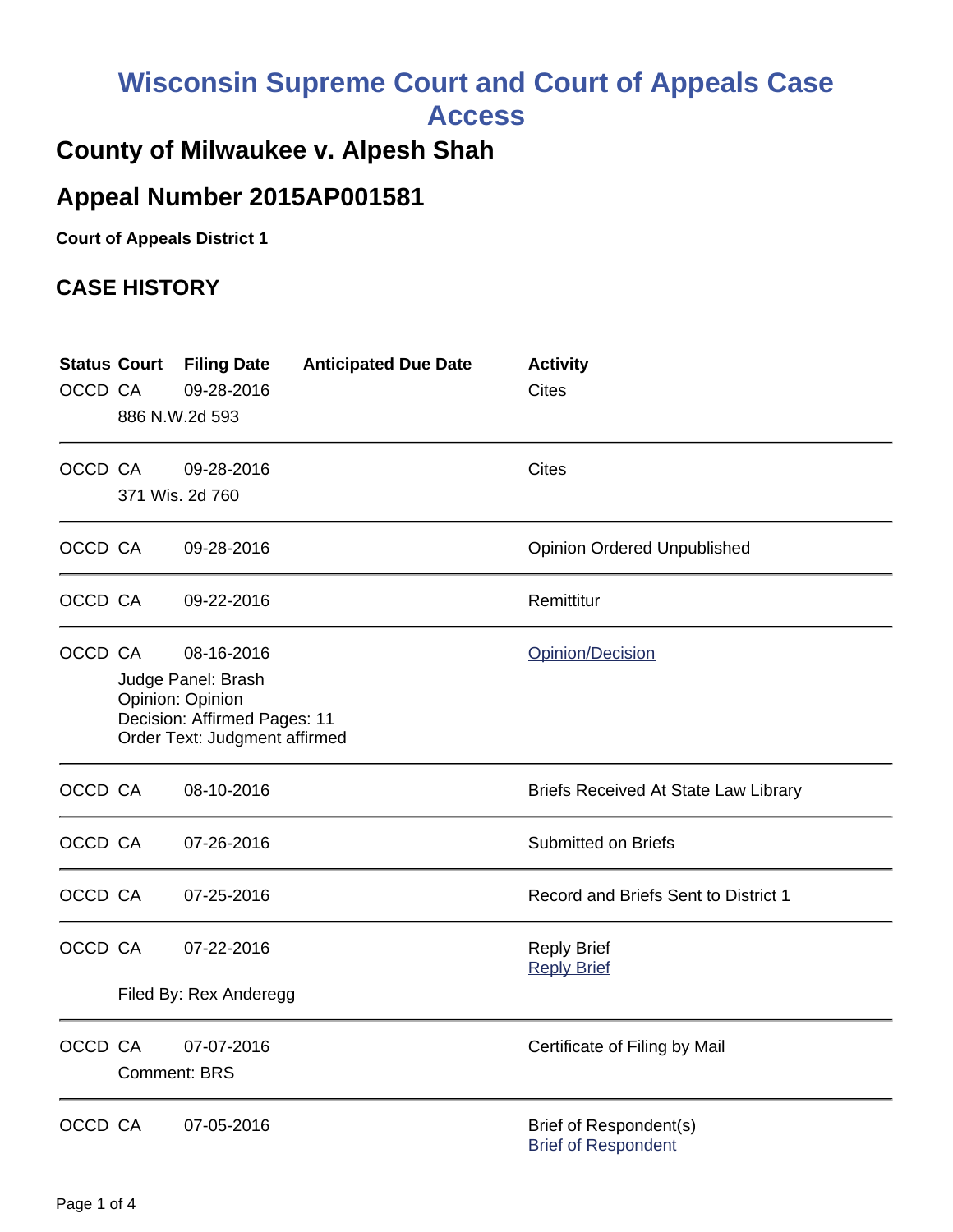#### Comment: Appx to Brief of Respondent(s)

| OCCD CA |                                                                                                                                                                                                                                                                                                                                                                                                                                                                                                                                                                                                                                                                                                                                                                        | 06-03-2016<br>Filed By: Alyssa Schaller<br>Submit Date: 6-3-2016<br>Decision: (G) Grant<br>Decision Date: 6-7-2016<br>Wis. Stat. Rule 809.82(2)(a) (2013-14).<br>See BRS event due on 7-8-2016 | <b>Motion to Extend Time</b><br>IT IS ORDERED the time for the respondent to file a respondent's brief is extended to July 8, 2016. See |  |  |  |  |
|---------|------------------------------------------------------------------------------------------------------------------------------------------------------------------------------------------------------------------------------------------------------------------------------------------------------------------------------------------------------------------------------------------------------------------------------------------------------------------------------------------------------------------------------------------------------------------------------------------------------------------------------------------------------------------------------------------------------------------------------------------------------------------------|------------------------------------------------------------------------------------------------------------------------------------------------------------------------------------------------|-----------------------------------------------------------------------------------------------------------------------------------------|--|--|--|--|
| OCCD CA |                                                                                                                                                                                                                                                                                                                                                                                                                                                                                                                                                                                                                                                                                                                                                                        | 05-11-2016                                                                                                                                                                                     | <b>Attorney Change</b>                                                                                                                  |  |  |  |  |
|         | Comment: ADA Schaller appears for State w/ ADA Loebel per Itr. of representation                                                                                                                                                                                                                                                                                                                                                                                                                                                                                                                                                                                                                                                                                       |                                                                                                                                                                                                |                                                                                                                                         |  |  |  |  |
| OCCD CA | 05-06-2016                                                                                                                                                                                                                                                                                                                                                                                                                                                                                                                                                                                                                                                                                                                                                             |                                                                                                                                                                                                | Brief & Appx of Appellant(s)<br><b>Brief of Appellant</b>                                                                               |  |  |  |  |
|         |                                                                                                                                                                                                                                                                                                                                                                                                                                                                                                                                                                                                                                                                                                                                                                        | Filed By: Rex Anderegg                                                                                                                                                                         |                                                                                                                                         |  |  |  |  |
|         | Comment: Note that the caption has been corrected on this brief. Please use the above caption on all<br>future briefs. Appx to Brief of Appellant(s)                                                                                                                                                                                                                                                                                                                                                                                                                                                                                                                                                                                                                   |                                                                                                                                                                                                |                                                                                                                                         |  |  |  |  |
| OCCD CA |                                                                                                                                                                                                                                                                                                                                                                                                                                                                                                                                                                                                                                                                                                                                                                        | 03-25-2016                                                                                                                                                                                     | Motion to Extend Time                                                                                                                   |  |  |  |  |
|         | Filed By: Rex Anderegg<br>Submit Date: 3-25-2016<br>Decision: (G) Grant<br>Decision Date: 3-29-2016<br>ORD that the deadline for Shah to file his appellant's brief and appendix is extended to May 4, 2016.<br>See BAP event due on 5-4-2016                                                                                                                                                                                                                                                                                                                                                                                                                                                                                                                          |                                                                                                                                                                                                |                                                                                                                                         |  |  |  |  |
| OCCD CA |                                                                                                                                                                                                                                                                                                                                                                                                                                                                                                                                                                                                                                                                                                                                                                        | 02-24-2016                                                                                                                                                                                     | <b>Other Papers</b>                                                                                                                     |  |  |  |  |
|         | Comment: Itr. setting BAP deadline sent                                                                                                                                                                                                                                                                                                                                                                                                                                                                                                                                                                                                                                                                                                                                |                                                                                                                                                                                                |                                                                                                                                         |  |  |  |  |
| OCCD CA |                                                                                                                                                                                                                                                                                                                                                                                                                                                                                                                                                                                                                                                                                                                                                                        | 02-24-2016                                                                                                                                                                                     | <b>Hold Status</b>                                                                                                                      |  |  |  |  |
| OCCD CA | <b>Motion for Miscellaneous Relief</b><br>01-08-2016<br>Filed By: Rex Anderegg<br>Submit Date: 1-8-2016<br>Decision: (G) Grant<br>Decision Date: 1-12-2016<br>ORD that this matter is held in abeyance until a decision is issued in State v. Parisi, No.<br>2014AP1267-CR.<br>FRO that within forty days of the date on which the supreme court releases an opinion in Parisi,<br>appellant Shah shall file the appellants brief and appendix.<br>FRO that, if briefing in this case has not resumed by August 1, 2016, Shah shall file a report in this<br>court, advising us of the status of Parisi in the supreme court, as best Shah can discern.<br>Comment: Motion to Hold Briefing in Abeyance Pending Wisconsin Supreme Court Decision in State v.<br>Parisi |                                                                                                                                                                                                |                                                                                                                                         |  |  |  |  |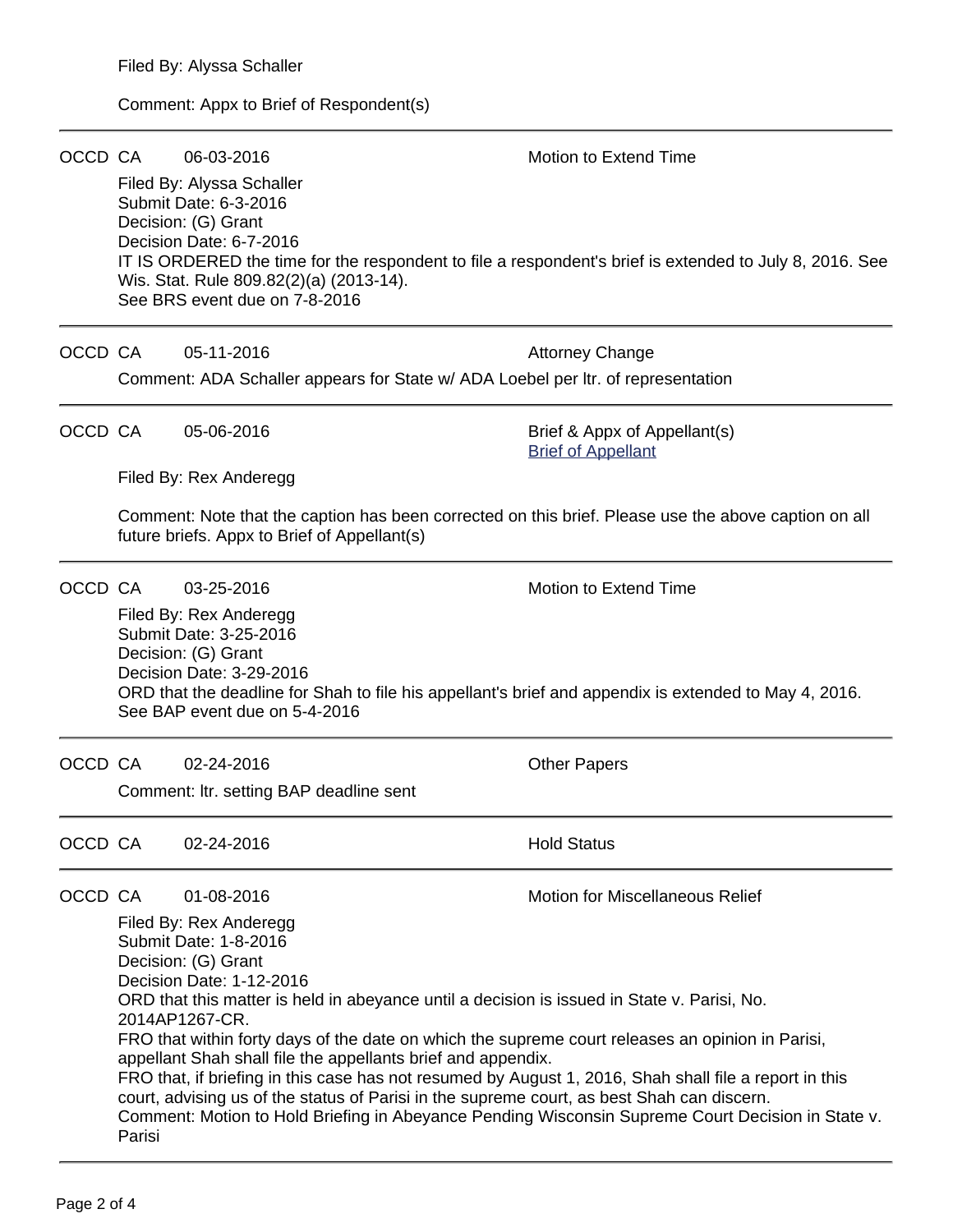|             | OCCD CA                                           | 12-28-2015                                                                                                                                                                                                                                                                                                 | Record                                   |  |  |  |  |
|-------------|---------------------------------------------------|------------------------------------------------------------------------------------------------------------------------------------------------------------------------------------------------------------------------------------------------------------------------------------------------------------|------------------------------------------|--|--|--|--|
|             | Comment: 1-4 to 19-2                              |                                                                                                                                                                                                                                                                                                            |                                          |  |  |  |  |
|             | OCCD CA                                           | 11-23-2015                                                                                                                                                                                                                                                                                                 | Court Reporter's Statement-Trans.        |  |  |  |  |
|             |                                                   | Court Reporter Name: (Worden, Kathleen)<br>Comment: new due date 11/24/15; DO NOT PURSUE, transcripts filed 11/23/15                                                                                                                                                                                       |                                          |  |  |  |  |
| OCCD CA     |                                                   | 11-17-2015                                                                                                                                                                                                                                                                                                 | Delinquent                               |  |  |  |  |
|             |                                                   | Comment: New due date of connected CRS: 11-24-2015                                                                                                                                                                                                                                                         |                                          |  |  |  |  |
|             | OCCD CA                                           | 11-03-2015                                                                                                                                                                                                                                                                                                 | <b>Transcript filed in Circuit Court</b> |  |  |  |  |
| OCCD CA     |                                                   | 11-03-2015                                                                                                                                                                                                                                                                                                 | Court Reporter's Statement-Trans.        |  |  |  |  |
|             |                                                   | Court Reporter Name: (Carpenter, William)                                                                                                                                                                                                                                                                  |                                          |  |  |  |  |
| OCCD CA     |                                                   | 09-15-2015                                                                                                                                                                                                                                                                                                 | <b>Statement on Transcript</b>           |  |  |  |  |
|             |                                                   | Filed By: Rex Anderegg<br><b>Status: Ordered</b>                                                                                                                                                                                                                                                           |                                          |  |  |  |  |
|             |                                                   | Comment: 09/22/15, TC requested copy of SRT, atty did not provide                                                                                                                                                                                                                                          |                                          |  |  |  |  |
|             | OCCD CA                                           | 08-27-2015                                                                                                                                                                                                                                                                                                 | Motion to Extend Time                    |  |  |  |  |
|             |                                                   | Filed By: Rex Anderegg<br>Submit Date: 8-27-2015<br>Decision: (G) Grant<br>Decision Date: 8-31-2015<br>IT IS ORDERED that the deadline for Shah to file a Statement on Transcript is extended trhough<br>September 11, 2015. See Wis. Stat. Rule 809.82(2)(a) (2013-14).<br>See SRT event due on 9-11-2015 |                                          |  |  |  |  |
| OCCD CA     |                                                   | 08-21-2015                                                                                                                                                                                                                                                                                                 | Delinquent                               |  |  |  |  |
|             | Comment: New due date of connected SRT: 8-28-2015 |                                                                                                                                                                                                                                                                                                            |                                          |  |  |  |  |
| OCCD CA     |                                                   | 08-07-2015                                                                                                                                                                                                                                                                                                 | Letter/Correspondence                    |  |  |  |  |
|             |                                                   | Comment: Rcv'd CC: of SRT sent from Atty. Anderegg to Ct. Reporter Worden.                                                                                                                                                                                                                                 |                                          |  |  |  |  |
| OCCD CA     |                                                   | 08-05-2015                                                                                                                                                                                                                                                                                                 | Notif. Sent-Filing of NAP & Ct. Record   |  |  |  |  |
| OCCD CA     |                                                   | 08-05-2015                                                                                                                                                                                                                                                                                                 | <b>Fee Paid</b>                          |  |  |  |  |
|             |                                                   | Comment: Receipt No: 15R 001936                                                                                                                                                                                                                                                                            |                                          |  |  |  |  |
| OCCD CA     |                                                   | 08-05-2015                                                                                                                                                                                                                                                                                                 | Notice of Appeal & Court Record          |  |  |  |  |
| OCCD CA     |                                                   | 08-05-2015                                                                                                                                                                                                                                                                                                 | Docketing Statement from Appellant       |  |  |  |  |
| OCCD CA     |                                                   | 07-31-2015                                                                                                                                                                                                                                                                                                 | Notice of Appeal filed in Cir. Ct.       |  |  |  |  |
| Page 3 of 4 |                                                   |                                                                                                                                                                                                                                                                                                            |                                          |  |  |  |  |